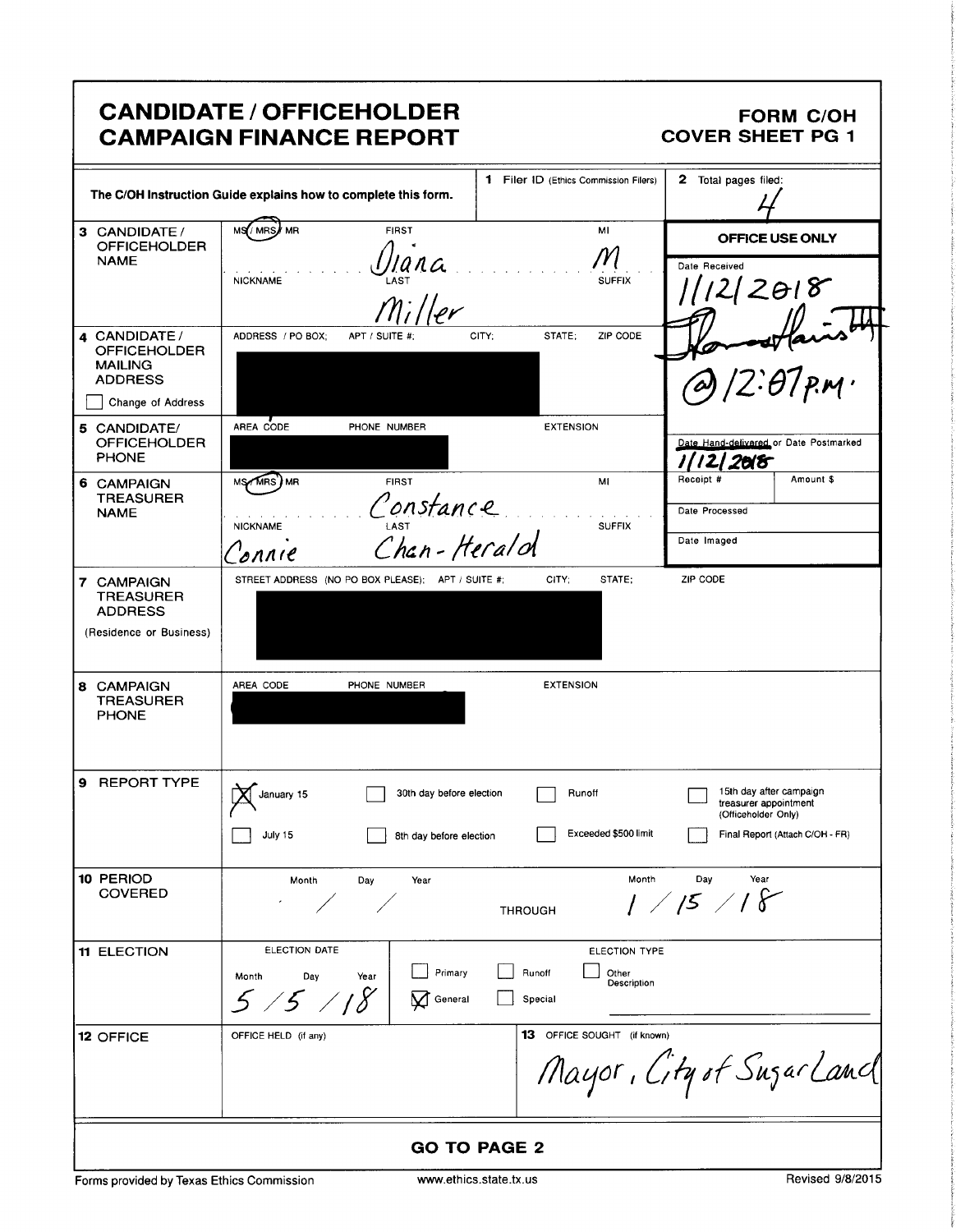# CANDIDATE / OFFICEHOLDER FORM C/OH CAMPAIGN FINANCE REPORT COVER SHEET PG 2

| <b>FORM C/OH</b><br><b>CAMPAIGN FINANCE REPORT</b><br><b>COVER SHEET PG 2</b><br>14 C/OH NAME<br>15 Filer ID (Ethics Commission Filers)<br>Diana Miller<br>THIS BOX IS FOR NOTICE OF POLITICAL CONTRIBUTIONS ACCEPTED OR POLITICAL EXPENDITURES MADE BY POLITICAL COMMITTEES TO<br>POLITICAL<br>COMMITTEE(S)<br>SUPPORT THE CANDIDATE / OFFICEHOLDER. THESE EXPENDITURES MAY HAVE BEEN MADE WITHOUT THE CANDIDATE'S OR OFFICEHOLDER'S<br>KNOWLEDGE OR CONSENT. CANDIDATES AND OFFICEHOLDERS ARE REQUIRED TO REPORT THIS INFORMATION ONLY IF THEY RECEIVE NOTICE<br>OF SUCH EXPENDITURES.<br>COMMITTEE TYPE COMMITTEE NAME<br>$\Box$ GENERAL<br>COMMITTEE ADDRESS<br>$\Box$ SPECIFIC<br>COMMITTEE CAMPAIGN TREASURER NAME<br>Additional Pages<br>COMMITTEE CAMPAIGN TREASURER ADDRESS<br>17 CONTRIBUTION<br>TOTAL POLITICAL CONTRIBUTIONS OF \$50 OR LESS (OTHER THAN<br>PLEDGES, LOANS, OR GUARANTEES OF LOANS), UNLESS ITEMIZED<br>$\mathcal O$<br><b>TOTALS</b><br>TOTAL POLITICAL CONTRIBUTIONS<br>(OTHER THAN PLEDGES, LOANS, OR GUARANTEES OF LOANS)<br>EXPENDITURE<br>TOTALS<br>TOTAL POLITICAL EXPENDITURES OF \$100 OR LESS,<br>26.56<br>UNLESS ITEMIZED<br>TOTAL POLITICAL EXPENDITURES<br>826.56<br><b>CONTRIBUTION<br/>BALANCE</b><br>TOTAL POLITICAL CONTRIBUTIONS MAINTAINED AS OF THE LAST DAY<br>the company of the company of<br>OUTSTANDING<br>LOAN TOTALS<br>TOTAL PRINCIPAL AMOUNT OF ALL OUTSTANDING LOANS AS OF THE<br>LAST DAY OF THE REPORTING PERIOD<br>I swear, or affirm, under penalty of perjury, that the accompanying report is<br>true and correct and includes all information required to be reported by me<br><u>LODOGODAJO (ODDAGODAJNA DA D</u><br>MOHAMMED HAMDI<br>Notary Public State of Texas<br>My Commission# 131040229<br>My Commi Exp. Mar. 09, 2021<br>under Title 15, Election Code.<br>$\sim$<br>$\overline{\phantom{a}}$<br>Signature of Candidate or Officeholder<br>AFFIX NOTARY STAMP / SEALABOVE |  |  |  |  |  |  |
|------------------------------------------------------------------------------------------------------------------------------------------------------------------------------------------------------------------------------------------------------------------------------------------------------------------------------------------------------------------------------------------------------------------------------------------------------------------------------------------------------------------------------------------------------------------------------------------------------------------------------------------------------------------------------------------------------------------------------------------------------------------------------------------------------------------------------------------------------------------------------------------------------------------------------------------------------------------------------------------------------------------------------------------------------------------------------------------------------------------------------------------------------------------------------------------------------------------------------------------------------------------------------------------------------------------------------------------------------------------------------------------------------------------------------------------------------------------------------------------------------------------------------------------------------------------------------------------------------------------------------------------------------------------------------------------------------------------------------------------------------------------------------------------------------------------------------------------------------------------------------------------------------------------------------------------------------|--|--|--|--|--|--|
| CANDIDATE / OFFICEHOLDER<br>$16$ NOTICE FROM $'$<br>8 AFFIDAVIT<br>Sworn to and subscribed before me, by the said $\Delta$ $\hat{H}$ $\hat{H}$ $\hat{H}$ $\hat{H}$ $\hat{H}$ $\hat{H}$ $\hat{H}$ $\hat{H}$ $\hat{H}$ $\hat{H}$ $\hat{H}$ $\hat{H}$ $\hat{H}$ $\hat{H}$ $\hat{H}$ $\hat{H}$ $\hat{H}$ $\hat{H}$ $\hat{H}$ $\hat{H}$ $\hat{H}$                                                                                                                                                                                                                                                                                                                                                                                                                                                                                                                                                                                                                                                                                                                                                                                                                                                                                                                                                                                                                                                                                                                                                                                                                                                                                                                                                                                                                                                                                                                                                                                                         |  |  |  |  |  |  |
|                                                                                                                                                                                                                                                                                                                                                                                                                                                                                                                                                                                                                                                                                                                                                                                                                                                                                                                                                                                                                                                                                                                                                                                                                                                                                                                                                                                                                                                                                                                                                                                                                                                                                                                                                                                                                                                                                                                                                      |  |  |  |  |  |  |
|                                                                                                                                                                                                                                                                                                                                                                                                                                                                                                                                                                                                                                                                                                                                                                                                                                                                                                                                                                                                                                                                                                                                                                                                                                                                                                                                                                                                                                                                                                                                                                                                                                                                                                                                                                                                                                                                                                                                                      |  |  |  |  |  |  |
|                                                                                                                                                                                                                                                                                                                                                                                                                                                                                                                                                                                                                                                                                                                                                                                                                                                                                                                                                                                                                                                                                                                                                                                                                                                                                                                                                                                                                                                                                                                                                                                                                                                                                                                                                                                                                                                                                                                                                      |  |  |  |  |  |  |
|                                                                                                                                                                                                                                                                                                                                                                                                                                                                                                                                                                                                                                                                                                                                                                                                                                                                                                                                                                                                                                                                                                                                                                                                                                                                                                                                                                                                                                                                                                                                                                                                                                                                                                                                                                                                                                                                                                                                                      |  |  |  |  |  |  |
|                                                                                                                                                                                                                                                                                                                                                                                                                                                                                                                                                                                                                                                                                                                                                                                                                                                                                                                                                                                                                                                                                                                                                                                                                                                                                                                                                                                                                                                                                                                                                                                                                                                                                                                                                                                                                                                                                                                                                      |  |  |  |  |  |  |
|                                                                                                                                                                                                                                                                                                                                                                                                                                                                                                                                                                                                                                                                                                                                                                                                                                                                                                                                                                                                                                                                                                                                                                                                                                                                                                                                                                                                                                                                                                                                                                                                                                                                                                                                                                                                                                                                                                                                                      |  |  |  |  |  |  |
|                                                                                                                                                                                                                                                                                                                                                                                                                                                                                                                                                                                                                                                                                                                                                                                                                                                                                                                                                                                                                                                                                                                                                                                                                                                                                                                                                                                                                                                                                                                                                                                                                                                                                                                                                                                                                                                                                                                                                      |  |  |  |  |  |  |
|                                                                                                                                                                                                                                                                                                                                                                                                                                                                                                                                                                                                                                                                                                                                                                                                                                                                                                                                                                                                                                                                                                                                                                                                                                                                                                                                                                                                                                                                                                                                                                                                                                                                                                                                                                                                                                                                                                                                                      |  |  |  |  |  |  |
|                                                                                                                                                                                                                                                                                                                                                                                                                                                                                                                                                                                                                                                                                                                                                                                                                                                                                                                                                                                                                                                                                                                                                                                                                                                                                                                                                                                                                                                                                                                                                                                                                                                                                                                                                                                                                                                                                                                                                      |  |  |  |  |  |  |
|                                                                                                                                                                                                                                                                                                                                                                                                                                                                                                                                                                                                                                                                                                                                                                                                                                                                                                                                                                                                                                                                                                                                                                                                                                                                                                                                                                                                                                                                                                                                                                                                                                                                                                                                                                                                                                                                                                                                                      |  |  |  |  |  |  |
|                                                                                                                                                                                                                                                                                                                                                                                                                                                                                                                                                                                                                                                                                                                                                                                                                                                                                                                                                                                                                                                                                                                                                                                                                                                                                                                                                                                                                                                                                                                                                                                                                                                                                                                                                                                                                                                                                                                                                      |  |  |  |  |  |  |
|                                                                                                                                                                                                                                                                                                                                                                                                                                                                                                                                                                                                                                                                                                                                                                                                                                                                                                                                                                                                                                                                                                                                                                                                                                                                                                                                                                                                                                                                                                                                                                                                                                                                                                                                                                                                                                                                                                                                                      |  |  |  |  |  |  |
|                                                                                                                                                                                                                                                                                                                                                                                                                                                                                                                                                                                                                                                                                                                                                                                                                                                                                                                                                                                                                                                                                                                                                                                                                                                                                                                                                                                                                                                                                                                                                                                                                                                                                                                                                                                                                                                                                                                                                      |  |  |  |  |  |  |
|                                                                                                                                                                                                                                                                                                                                                                                                                                                                                                                                                                                                                                                                                                                                                                                                                                                                                                                                                                                                                                                                                                                                                                                                                                                                                                                                                                                                                                                                                                                                                                                                                                                                                                                                                                                                                                                                                                                                                      |  |  |  |  |  |  |
|                                                                                                                                                                                                                                                                                                                                                                                                                                                                                                                                                                                                                                                                                                                                                                                                                                                                                                                                                                                                                                                                                                                                                                                                                                                                                                                                                                                                                                                                                                                                                                                                                                                                                                                                                                                                                                                                                                                                                      |  |  |  |  |  |  |
|                                                                                                                                                                                                                                                                                                                                                                                                                                                                                                                                                                                                                                                                                                                                                                                                                                                                                                                                                                                                                                                                                                                                                                                                                                                                                                                                                                                                                                                                                                                                                                                                                                                                                                                                                                                                                                                                                                                                                      |  |  |  |  |  |  |
| day of $\widecheck{\bigcup}A\,n'$ , 20 $\bot\overline{\mathcal{S}}$ , to certify which, witness my hand and seal of office.<br>$\sim$ $\sim$<br>$\begin{picture}(120,1111) \put(150,11111) \put(150,11111) \put(150,11111) \put(150,11111) \put(150,11111) \put(150,11111) \put(150,11111) \put(150,11111) \put(150,11111) \put(150,11111) \put(150,11111) \put(150,11111) \put(150,11111) \put(150,11111) \put(150,11111) \put(150,1111$<br>MOHAMMED HAMDI<br>NOTALY AGENT                                                                                                                                                                                                                                                                                                                                                                                                                                                                                                                                                                                                                                                                                                                                                                                                                                                                                                                                                                                                                                                                                                                                                                                                                                                                                                                                                                                                                                                                          |  |  |  |  |  |  |
| Title of officer administering oath<br>Printed name of officer administering oath<br>Signature of officer administering oath<br>Revised 9/8/2015<br>Forms provided by Texas Ethics Commission<br>www.ethics.state.tx.us                                                                                                                                                                                                                                                                                                                                                                                                                                                                                                                                                                                                                                                                                                                                                                                                                                                                                                                                                                                                                                                                                                                                                                                                                                                                                                                                                                                                                                                                                                                                                                                                                                                                                                                              |  |  |  |  |  |  |
|                                                                                                                                                                                                                                                                                                                                                                                                                                                                                                                                                                                                                                                                                                                                                                                                                                                                                                                                                                                                                                                                                                                                                                                                                                                                                                                                                                                                                                                                                                                                                                                                                                                                                                                                                                                                                                                                                                                                                      |  |  |  |  |  |  |

### 18 AFFIDAVIT



 $\overline{a}$ 

Signature of Candidate or Officeholder

1/4(y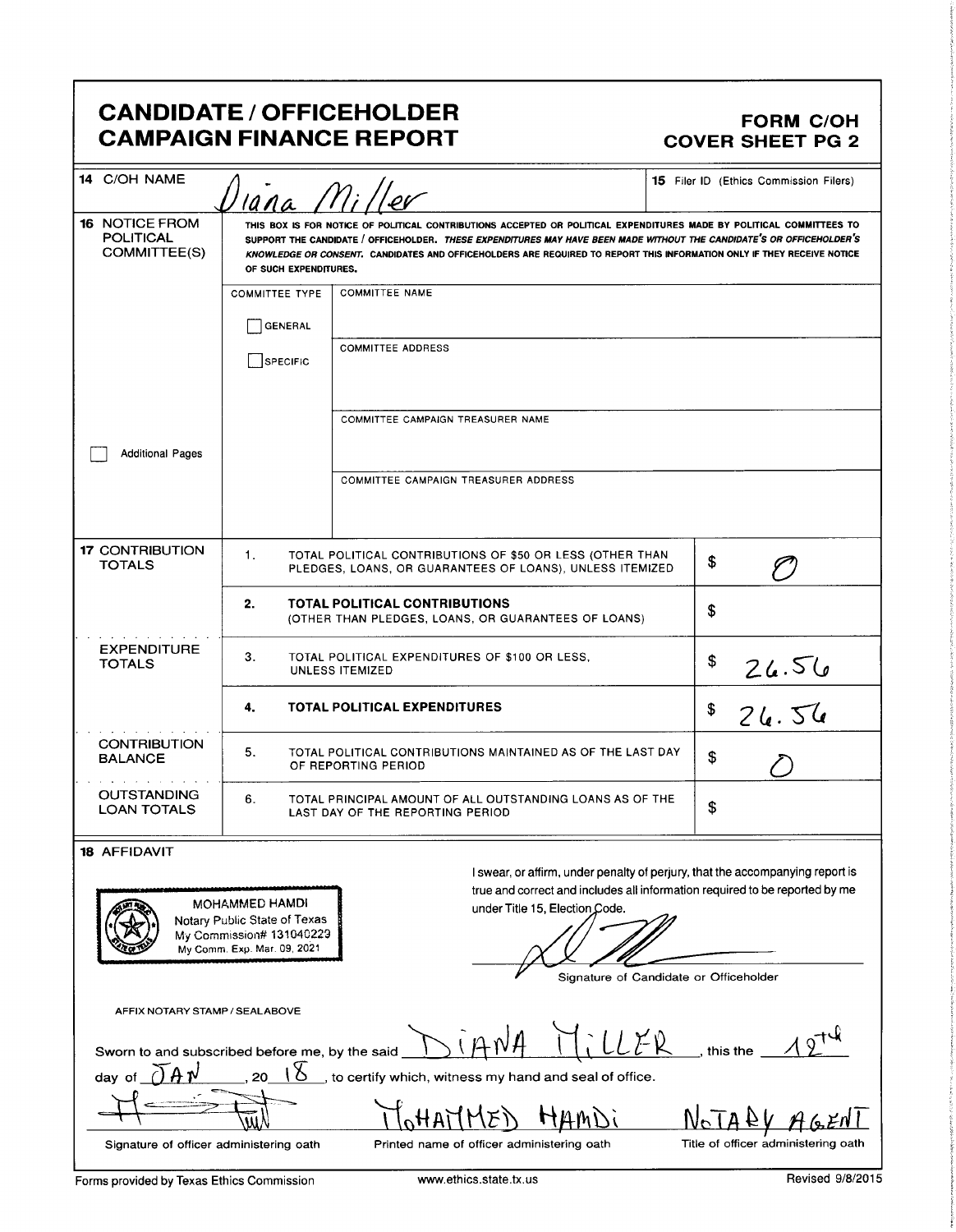# SUBTOTALS - C/OH FORM C/OH

# COVER SHEET PG 3

| 19 | <b>FILER NAME</b> |  |
|----|-------------------|--|

|     | 19 FILER NAME                                    | 20 Filer ID (Ethics Commission Filers)                                                       |                                  |    |       |
|-----|--------------------------------------------------|----------------------------------------------------------------------------------------------|----------------------------------|----|-------|
|     | 21 SCHEDULE SUBTOTALS<br><b>NAME OF SCHEDULE</b> |                                                                                              | <b>SUBTOTAL</b><br><b>AMOUNT</b> |    |       |
| -1. |                                                  | SCHEDULE A1: MONETARY POLITICAL CONTRIBUTIONS                                                |                                  | \$ |       |
| 2.  |                                                  | SCHEDULE A2: NON-MONETARY (IN-KIND) POLITICAL CONTRIBUTIONS                                  |                                  | \$ |       |
| 3.  |                                                  | SCHEDULE B: PLEDGED CONTRIBUTIONS                                                            |                                  | \$ |       |
| 4.  |                                                  | <b>SCHEDULE E: LOANS</b>                                                                     |                                  | \$ |       |
| 5.  |                                                  | SCHEDULE F1: POLITICAL EXPENDITURES MADE FROM POLITICAL CONTRIBUTIONS                        |                                  | \$ |       |
| 6.  |                                                  | SCHEDULE F2: UNPAID INCURRED OBLIGATIONS                                                     |                                  | \$ |       |
| 7.  |                                                  | SCHEDULE F3: PURCHASE OF INVESTMENTS MADE FROM POLITICAL CONTRIBUTIONS                       |                                  | \$ |       |
| 8.  |                                                  | SCHEDULE F4: EXPENDITURES MADE BY CREDIT CARD                                                |                                  | \$ |       |
| 9.  |                                                  | SCHEDULE G: POLITICAL EXPENDITURES MADE FROM PERSONAL FUNDS                                  |                                  | \$ | 26.56 |
| 10. |                                                  | SCHEDULE H: PAYMENT MADE FROM POLITICAL CONTRIBUTIONS TO A BUSINESS OF C/OH                  |                                  | \$ |       |
| 11. |                                                  | SCHEDULE I: NON-POLITICAL EXPENDITURES MADE FROM POLITICAL CONTRIBUTIONS                     |                                  | \$ |       |
| 12. |                                                  | SCHEDULE K: INTEREST, CREDITS, GAINS, REFUNDS, AND CONTRIBUTIONS<br><b>RETURNED TO FILER</b> |                                  | \$ |       |
|     |                                                  |                                                                                              |                                  |    |       |